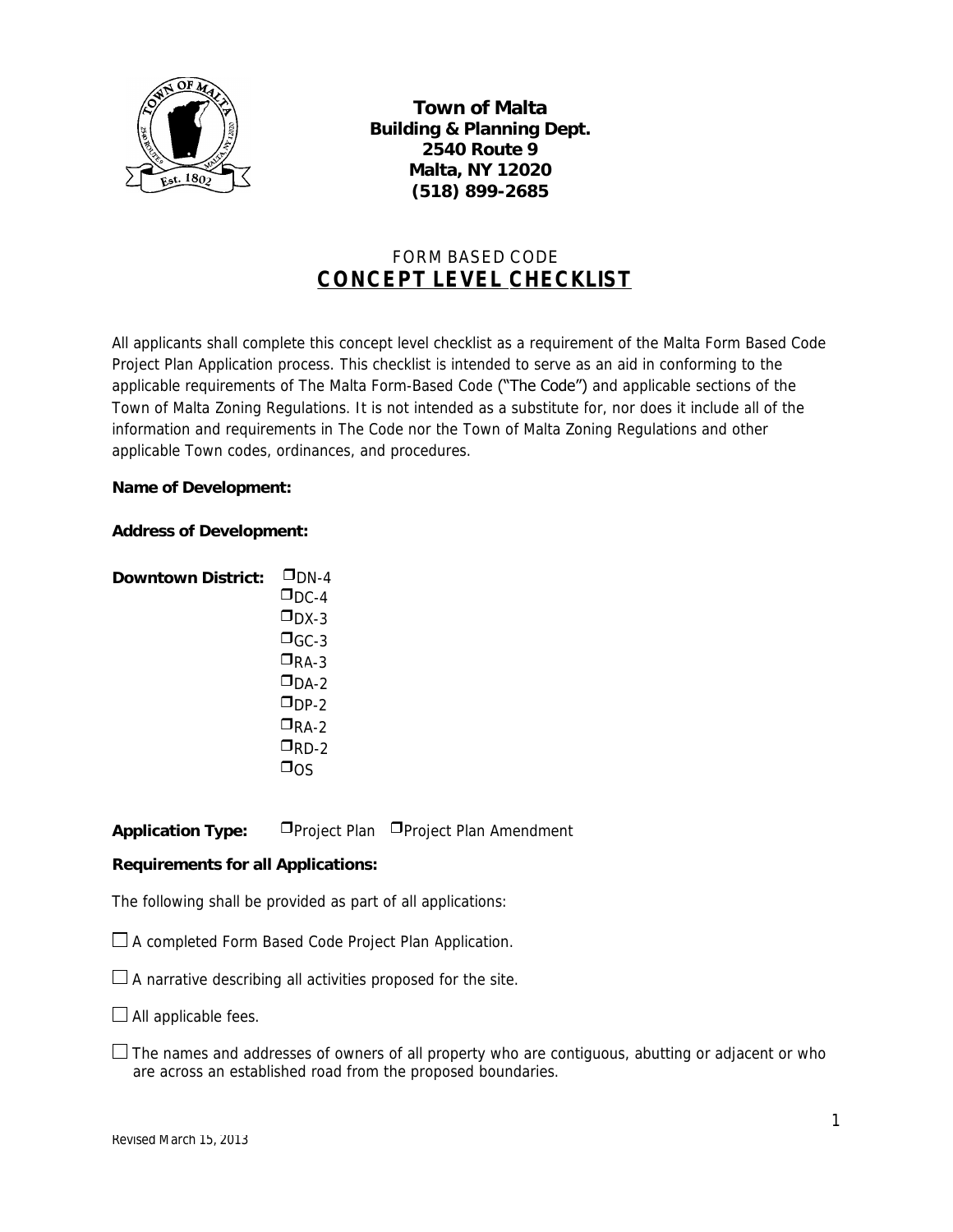15 copies of Existing Conditions Plan, Concept Project Plan, signed Application, narrative and supporting material as well as electronic copies of all materials on CD.

| <b>Required Information</b>                                                                                                                                                                                                                                                                                                                                                                                                                                                                                                                                                                                                                                                                                                                                                                                                                                                                                                                                                                                                                                                                                                                                                                                                                                       | <b>Exhibit</b>                       | <b>Scale</b>       |
|-------------------------------------------------------------------------------------------------------------------------------------------------------------------------------------------------------------------------------------------------------------------------------------------------------------------------------------------------------------------------------------------------------------------------------------------------------------------------------------------------------------------------------------------------------------------------------------------------------------------------------------------------------------------------------------------------------------------------------------------------------------------------------------------------------------------------------------------------------------------------------------------------------------------------------------------------------------------------------------------------------------------------------------------------------------------------------------------------------------------------------------------------------------------------------------------------------------------------------------------------------------------|--------------------------------------|--------------------|
| Location of site area to be developed.                                                                                                                                                                                                                                                                                                                                                                                                                                                                                                                                                                                                                                                                                                                                                                                                                                                                                                                                                                                                                                                                                                                                                                                                                            |                                      |                    |
| Dimensions and locations of any exi<br>□<br>sting or proposed easements or righ<br>ts-of-way and supportive legal mate<br>rial for proposed easements or right<br>s-of-way.<br>$\Box$ Existing and proposed contours and<br>/or spot grades at not more than tw<br>o-foot intervals. Datum shall be clea<br>rly identified.<br>$\Box$ Parcel numbers as per the Assessor                                                                                                                                                                                                                                                                                                                                                                                                                                                                                                                                                                                                                                                                                                                                                                                                                                                                                          | <b>Existing Conditions</b><br>Survey | 1 inch $=$ 50 feet |
| of the Town of Malta.                                                                                                                                                                                                                                                                                                                                                                                                                                                                                                                                                                                                                                                                                                                                                                                                                                                                                                                                                                                                                                                                                                                                                                                                                                             |                                      |                    |
| <b>Concept Project Plan</b><br><b>BASIC DIMENSIONS &amp; SETBACKS</b><br>$\Box$ Parcel number.<br>$\Box$ Lot area in square feet.<br>$\Box$ Street types with classification of t<br>he street as defined in The Code.<br>Where applicable, minimum setbac<br>$\Box$<br>ks identified as established in The<br>Code.<br>Dimensioned Primary Street, Side<br>□<br>Street, Side Interior and Rear Yard<br>setbacks.<br>Dimensioned Build-To Zones.<br>$\Box$<br><b>USE</b><br>Label of intended use or uses for e<br>П<br>ach building.<br><b>BUILDING HEIGHT &amp; ROOF</b><br>Maximum building height.<br>$\Box$<br>Percentage of building's Main Body<br>$\Box$<br>occupying the Build-To Zone.<br>$\Box$ Footprint area for each building.<br>Building Height as defined in The<br>□<br>Code.<br>Story Height as defined in The<br>Code<br>Distances between each structure<br>П.<br>and the property line.<br>PARKING & LANDSCAPING<br>Location and capacity of each park<br>□<br>ing facility.<br>The parking being provided for eac<br>$\Box$<br>h use. Where existing parking is b<br>eing used to accommodate multipl<br>e proposed uses, an explanation of<br>how the sharing will be managed s<br>hall be provided.<br>Landscaping for each parcel.<br>П | Concept Project Plan                 | 1 inch $=$ 50 feet |